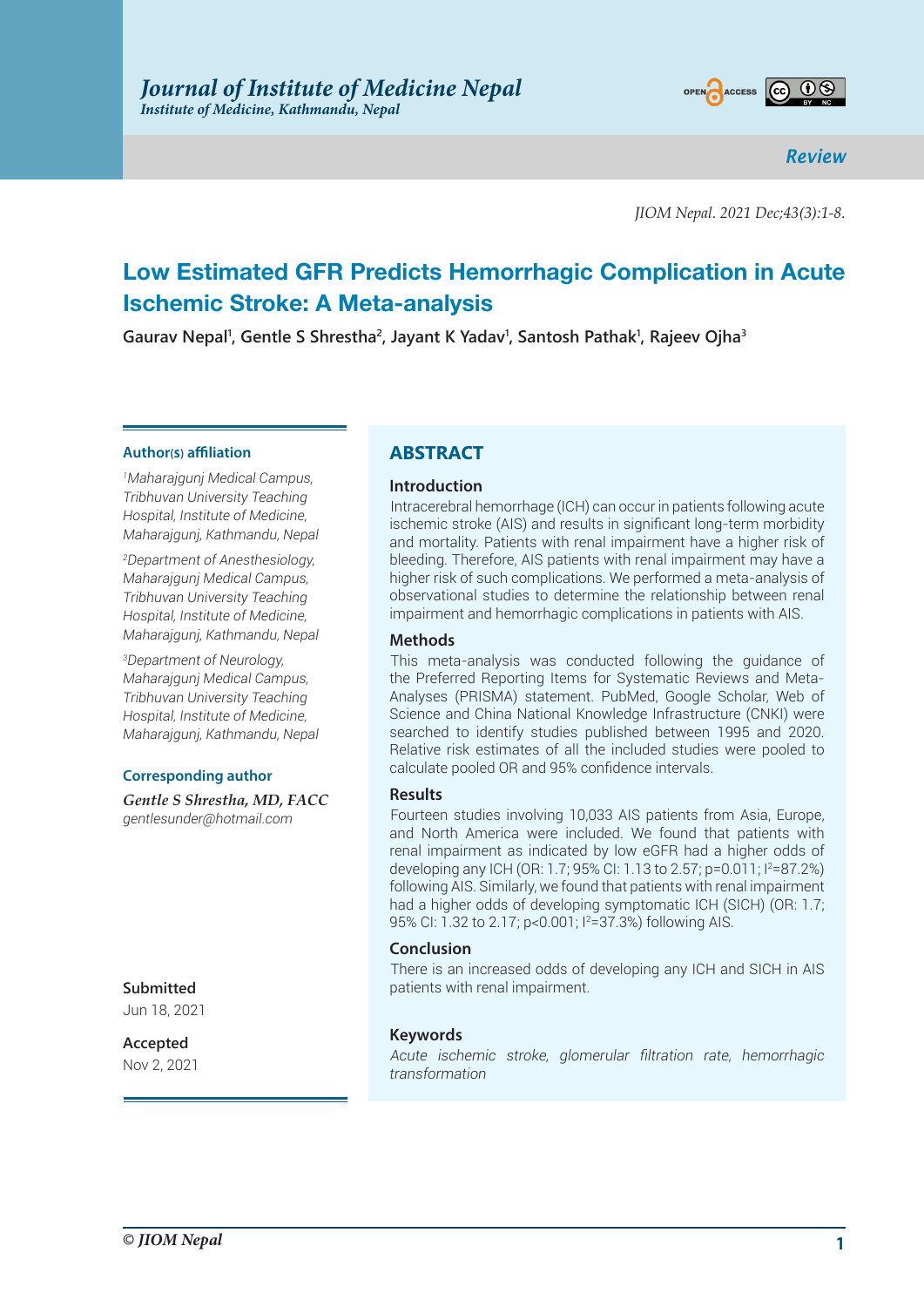## **INTRODUCTION**

Coording to global burden of disease 2019<br>study, globally, stroke remained the second-<br>leading cause of death and the third-leading study, globally, stroke remained the secondleading cause of death and the third-leading cause of death and disability combined and acute ischemic stroke (AIS) constituted 62.4% of all incident strokes.<sup>1</sup> AIS is often complicated by subsequent hemorrhagic complications which occurs in 13% to 43% of patients following ischemic brain injury.2 Following AIS, there is breakdown of the blood–brain barrier resulting in friable intracranial vasculature. This breakdown theoretically increases the risk of intracerebral hemorrhage (ICH), specifically into the area of ischemia. Unfortunately, little data exist to suggest how long this friability lasts or what other factors may contribute. The severity of ICH may range from subtle petechial hemorrhage within the infarcted tissue to a large parenchymal hematoma extending beyond the borders of the infarction. Thus, the patient may be symptomatic with clinical deterioration (referred to as symptomatic intracerebral hemorrhage (SICH)) or may be asymptomatic.<sup>2,3</sup>

While significant advances have been made in the treatment of stroke over recent decades, these treatment options are not without risks.<sup>4</sup> Identifying predictors of hemorrhagic complications could be important especially when interventional management like tissue plasminogen activator (tPA) and endovascular therapy is increasingly being used.<sup>2,4</sup> While these modalities increase the recanalization rate and improve functional outcomes, they are associated with an increased risk of hemorrhagic complications.4,5

Renal function is an important predictor of mortality

and other vascular events in patients with AIS.<sup>6</sup> Patients with poor renal function have associated endothelial and platelet dysfunction and thus are at an increased risk for both thrombotic and hemorrhagic events.7 AIS patients with renal impairment might be at higher risk of hemorrhagic complications if treated with tPA, however this association is still debatable. Various studies have been conducted to establish this relationship between renal impairment and hemorrhagic complications yielding non-uniform results.3,8–20 Given this variation in results from prior individual studies, we conducted this meta-analysis to determine if there is an association between renal impairment as indicated by low estimated glomerular filtration rate (eGFR) and hemorrhagic complication in adult AIS patients receiving either t-PA or conventional therapy.

## **METHODS**

This current meta-analysis was conducted following the guidance of the Preferred Reporting Items for Systematic Reviews and Meta-Analyses (PRISMA) statement.<sup>21</sup> We searched multiple electronic bibliographic databases (PubMed, China National Knowledge Infrastructure, Google Scholar, and Web of Science) to identify studies published from 1995 to December 2020. For this purpose, we used the following search terms: ("eGFR" OR "estimated glomerular filtration rate" OR "renal dysfunction" OR "renal impairment") AND ("hemorrhagic transformation" OR "hemorrhage" OR "intracerebral hemorrhage" OR "ICH" OR "symptomatic intracerebral hemorrhage" OR "SICH") AND ("acute ischemic stroke" OR "AIS"). For advanced PubMed search, the medical subject headings



*Figure 1. PRISMA flow diagram*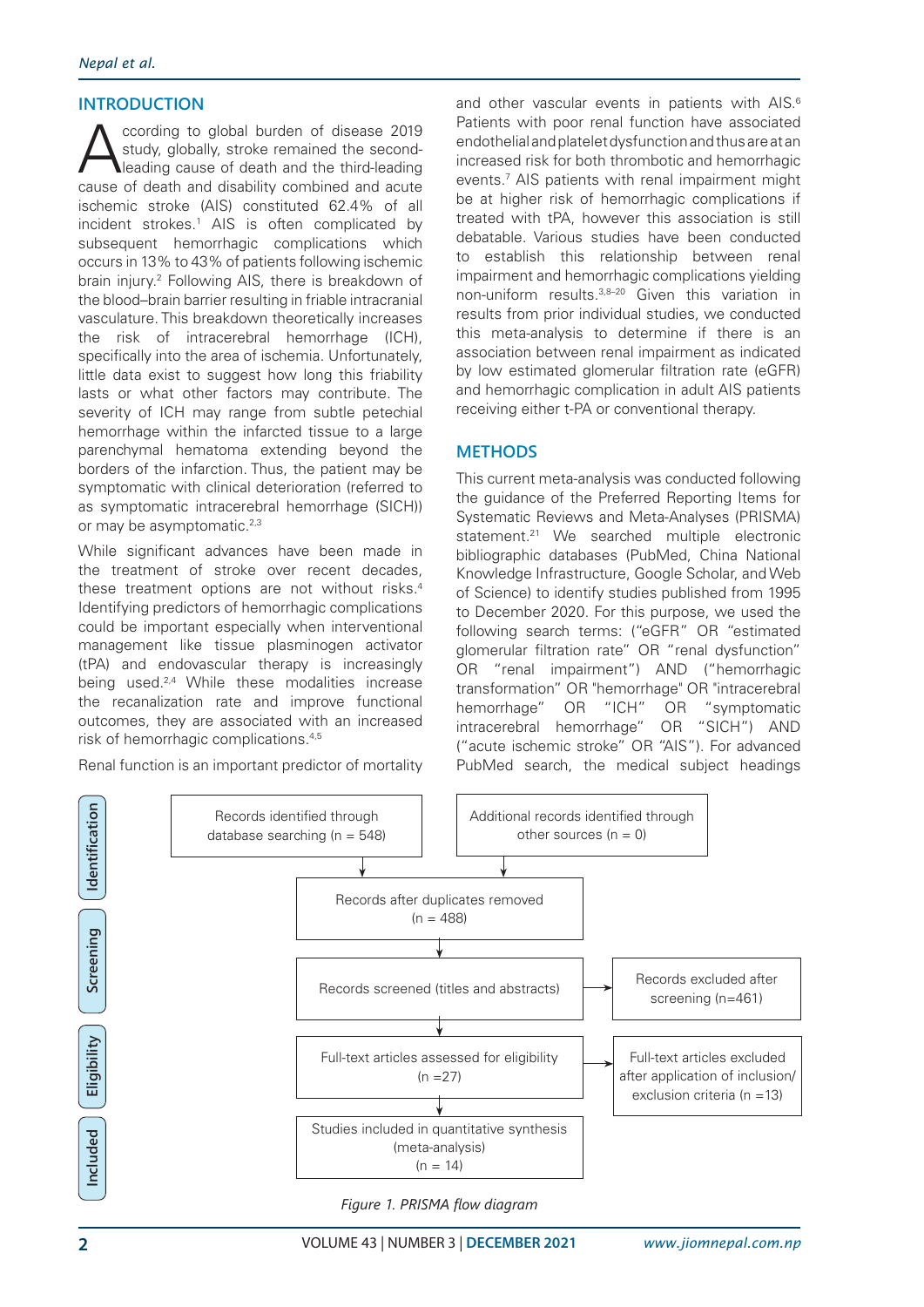(MeSH) database was used to find MeSH terms for the aforementioned search terms. The search was also broadened to include preprint servers and thesis repositories, hand-searching the reference lists from the selected articles for any additional references.

### *Eligibility criteria*

The inclusion criteria were: 1) case-control or cohort studies; 2) studies that assessed the relationships between renal impairment (low eGFR) and hemorrhagic complication (any ICH or SICH) following AIS; 3) studies that reported risk estimates with 95% confidence intervals (CI) or provided information that enabled them to be calculated. The exclusion criteria were: 1) Case reports, reviews, letters, editorials, and commentaries, 2) studies that provided no relevant data to assess the association between renal impairment (low eGFR) and hemorrhagic complication following AIS.

### *Study Selection*

All shortlisted studies were imported to Mendeley library and duplicates were removed appropriately. A subsequent manual check was done with the removal of the remaining duplicates where applicable. Two reviewers (GN and JY) independently reviewed the titles and abstracts for all the identified references. They excluded any articles that did not appear to meet the inclusion criteria. The same reviewers applied the inclusion criteria to the articles' full text, as some abstracts may have only partially presented study details or presented them incorrectly. Any discrepancies during the selection process were resolved through discussion with a third reviewer (GSS). An overall evaluation for potential overlap of the population was conducted based on authorship, hospital setting, and recruitment period. In cases of overlap, studies of higher quality or larger sample sizes were included.

### *Data extraction*

The following information was obtained from each study: first author name, year of publication, study period, study location, study design, sample size, definition of renal impairment, eGFR calculation formula, treatment received and definitions of hemorrhagic complications. Odds ratios (ORs) with their corresponding 95% CIs were extracted for pooled analysis. In study where OR and 95% CI was not available, we calculated the OR and 95% CI from the events and total cases. Data extraction was conducted independently by two authors (GN and JY), and discrepancies were resolved by discussion with GSS.

## *Methodological quality*

The quality of each study was independently assessed by two reviewers (GN and JY) using the Newcastle-Ottawa Quality Assessment Scale (NOS). NOS consists of three quality parameters:

selection, comparability, and outcome (cohort studies) or exposure (case-control studies). NOS allocates up to 4 points for selection, 2 points for comparability, and 3 points for exposure/outcome. Therefore, the maximum number of points is 9. Any discrepancies during data extraction and quality assessment were addressed through discussions with all other investigators.

## *Statistical analysis*

Following the completed literature review, we summarized the methodological and clinical information from the included studies. The metaanalysis aimed to see the association between renal impairment and the occurrence of any intracerebral hemorrhage (ICH) or SICH following AIS. The meta-analysis was done by calculating the pooled ORs and 95% CIs. Heterogeneity between the included studies was determined using the  $1<sup>2</sup>$  test. The presence of  $1<sup>2</sup>$  more than 50% was considered an indicator of significant heterogeneity. If heterogeneity was determined, the DerSimonian and Laird random-effects model was used for metaanalysis. If the  $I<sup>2</sup>$  value was less than 50%, a fixedeffect model was used. Funnel plot, Egger's linear regression test, and Begg's test were used for the identification of publication biases. Considering the influence of various eGFR cut-off values, adjustment of variables while estimating odds ratio, and treatment received by patients on the overall effect size of the meta-analysis, subgroup analysis was performed. We divided subgroups according to eGFR cut-off value used, adjustment of variables, and treatment received by patients for meta-analysis of any ICH. However, we did not include adjustment of variables as a subgroup for meta-analysis of SICH because all studies for this outcome used multivariate analysis. A p-value of <.05 was considered statistically significant. All Statistical analyses were performed using Comprehensive Meta-Analysis software (CMA 3.3, Biostat, Englewood, NJ, 2014).

# **RESULTS**

### *Literature search process*

The results of the systematic literature search and selection are summarized in Figure 1. We identified 548 articles from database searches. After the exclusion of duplicates, 488 articles remained and after screening titles and abstracts, 27 relevant abstracts remained. After the application of inclusion and exclusion criteria, 14 studies were chosen for final analysis, and the data was extracted. The details of each study included are listed in Table 1.

### *Characteristics of included studies*

This meta-analysis included 14 observational studies conducted among 10,033 AIS patients from Asia, Europe and North America. The year of publication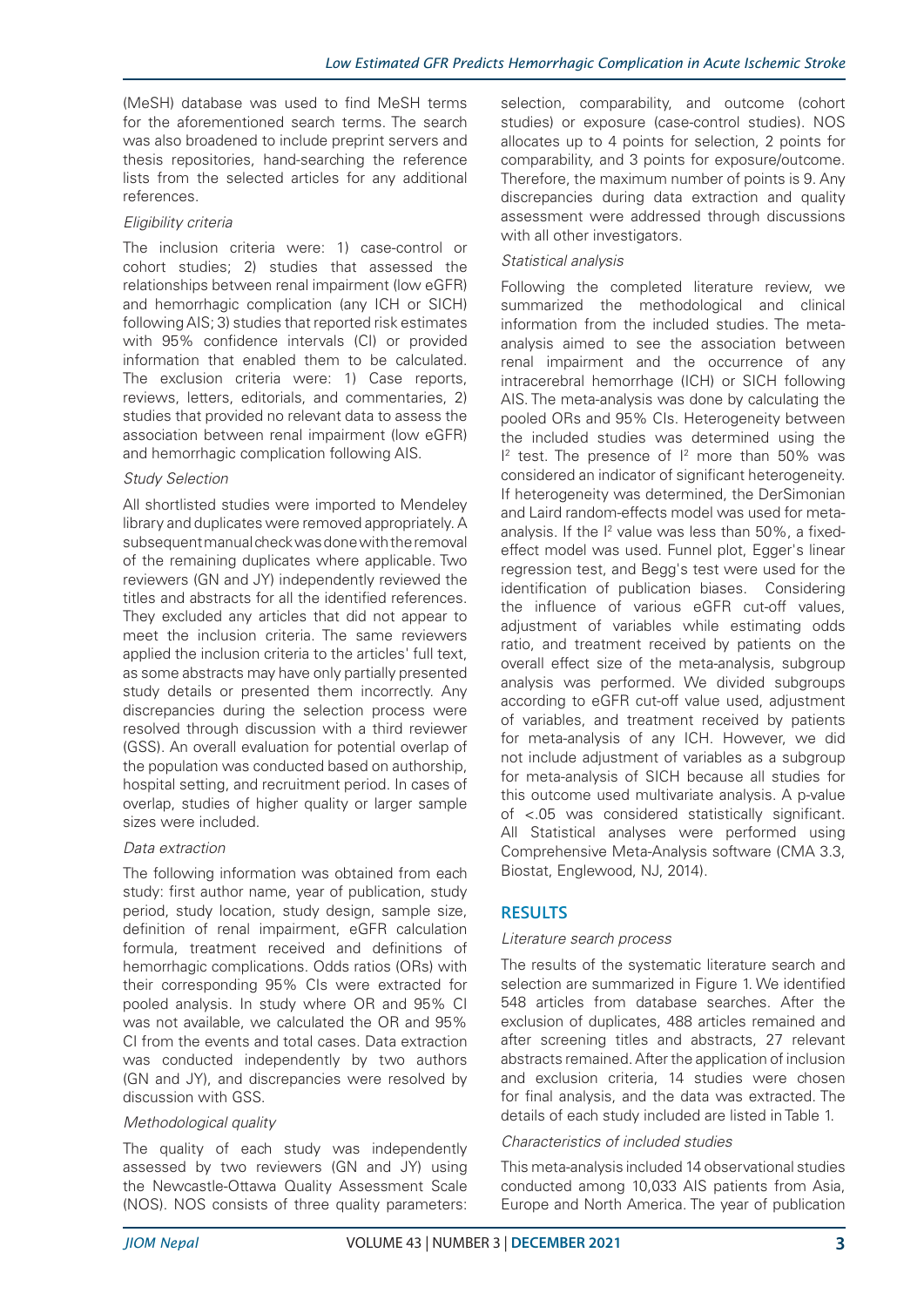| Study                  | Country                     | Renal<br>impairment<br>criteria | <b>Treatment</b><br>groups                              | Adjustment Outcome |                 | Definition<br>of ICH/SICH               | Estimation<br>of GFR          | <b>NOS</b>     |
|------------------------|-----------------------------|---------------------------------|---------------------------------------------------------|--------------------|-----------------|-----------------------------------------|-------------------------------|----------------|
| Agrawal 2010           | <b>USA</b>                  | eGFR <sub>60</sub>              | Thrombolysis                                            | Multivariate       | <b>ICH</b>      | N/A                                     | <b>MDRD</b><br>formula        | 7              |
| Naganuma<br>2011       | Japan                       | eGFR<60                         | Thrombolysis                                            | Multivariate       | ICH/SICH        | N/A                                     | <b>MDRD</b><br>formula        | 9              |
| Lee 2013               | Korea                       | eGFR<30                         | <b>Both</b><br>thrombolysis and<br>non-thrombolysis     | Multivariate       |                 | ICH/SICH ECASS I and<br><b>ECASS II</b> | Cockraft-<br>Gault<br>formula | 7              |
| Marsh 2013             | <b>USA</b>                  | eGFR<60                         | <b>Both</b><br>thrombolysis and<br>non-thrombolysis     | Unadjusted         | <b>ICH</b>      | N/A                                     | <b>MDRD</b><br>formula        | 9              |
| Micozkadioglu<br>2013  | Turkey                      | eGFR <sub>60</sub>              | <b>Both</b><br>thrombolysis<br>and non-<br>thrombolysis | Unadjusted         | <b>ICH</b>      | N/A                                     | <b>MDRD</b><br>formula        | 8              |
| Zhang 2013             | Australia                   | eGFR < 60                       | Thrombolysis                                            | Multivariate       | <b>ICH</b>      | N/A                                     | <b>MDRD</b><br>formula        | 8              |
| Sobolewski<br>2013     | Poland                      | eGFR<60                         | Thrombolysis                                            | Multivariate       | <b>ICH</b>      | <b>ECASS II</b>                         | <b>MDRD</b><br>formula        | 8              |
| Tutuncu 2013           | Germany                     | eGFR<30                         | Thrombolysis                                            | Unadjusted         | ICH/SICH        | <b>ECASS II</b>                         | <b>CKD-EPI</b><br>formula     | 9              |
| Gensicke 2013          | 11<br>European<br>countries |                                 | eGFR<60 Thrombolysis                                    | Multivariate       | ICH/SICH        | <b>ECASS II</b>                         | <b>CKD-EPI</b><br>formula     | 9              |
| <b>Hsieh 2013</b>      | Taiwan                      |                                 | eGFR<60 Thrombolysis                                    | Multivariate       | <b>ICH/SICH</b> | <b>NINDS</b>                            | <b>MDRD</b><br>formula        | 9              |
| Chao 2013              | Taiwan                      |                                 | eGFR<60 Thrombolysis                                    | Multivariate       | <b>ICH</b>      | NINDS and<br><b>ECASS I</b>             | <b>MDRD</b><br>formula        | 8              |
| Balian 2017            | Argentina                   |                                 | eGFR<60 Non-thrombolysis Multivariate                   |                    | <b>ICH</b>      | N/A                                     | N/A                           | 7              |
| Purrucker 2017 Germany |                             | eGFR < 60                       | Non-thrombolysis Unadjusted                             |                    | <b>ICH</b>      | ECASS I                                 | N/A                           | $\overline{7}$ |
| Liu 2018               | China                       | eGFR <sub>60</sub>              | Non-thrombolysis Multivariate                           |                    | <b>ICH</b>      | N/A                                     | <b>MDRD</b><br>formula        | 8              |

*Table 1. Key methodological characteristics of studies included in this systematic review and meta-analysis*

ranged from 2010 to 2018. Six of the included studies had prospective design while the rest had retrospective design. The majority of studies calculated estimated GFR using the Modification of Diet in Renal Disease (MDRD) formula and included subjects who had undergone thrombolysis. Renal impairment was defined as eGFR< 60 mL/min/1.73 m<sup>2</sup> in the majority of studies, while some used eGFR<30 mL/min/1.73 m² as criteria for renal impairment. Risk estimates were multivariateadjusted in the majority of studies. Definitions of ICH and SICH used by various studies are provided in Table 1. According to the quality assessment tool

described in the methods section, quality scores for individual studies are given in Table 1.

#### *Any intracerebral hemorrhage*

For the outcome of any ICH occurrence, there was significant heterogeneity and so a random-effects model was used to estimate pooled ORs and 95% CIs. The meta-analysis found that patients with poor renal function as indicated by low eGFR had a higher odds of developing any ICH (OR: 1.7; 95% CI: 1.13 to 2.57; p= 0.011;  $1^2=87.2\%$ ) following AIS (figure 2). There was no evidence of publication bias based on Egger's test (p=0.50), Begg's test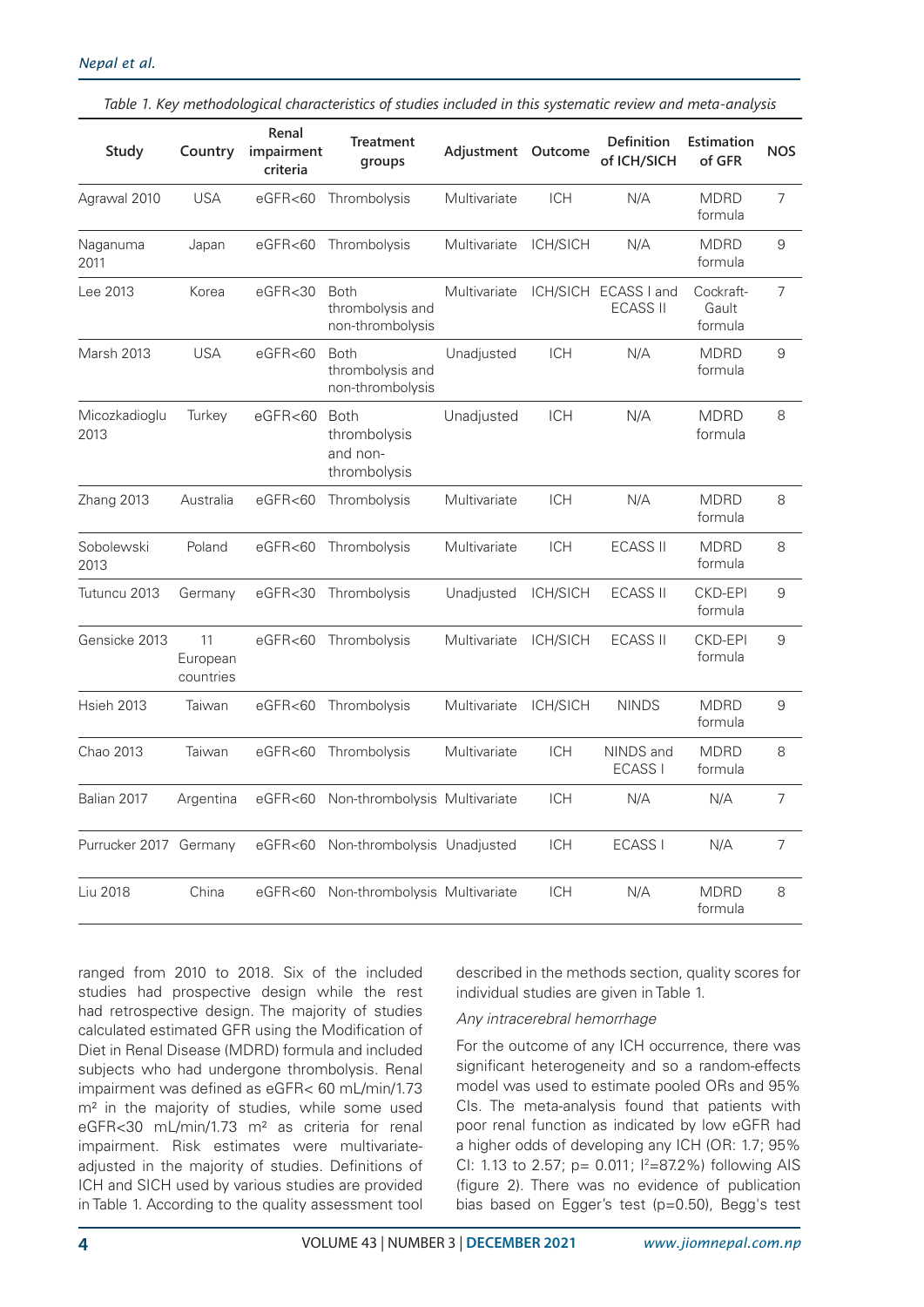|                    |                                                       |       | Meta-analysis (Any ICH) |                       |       |       |      |  |    |     |
|--------------------|-------------------------------------------------------|-------|-------------------------|-----------------------|-------|-------|------|--|----|-----|
|                    |                                                       |       |                         |                       |       |       |      |  |    |     |
| Study name         | Lower limit Upper limit z-value p-value<br>Odds ratio |       |                         | Odds ratio and 95% CI |       |       |      |  |    |     |
| Agrawal 2010       | 1.985                                                 | 0.439 | 8.979                   | 0.890                 | 0.373 |       |      |  |    |     |
| Naganuma 2011      | 1.810                                                 | 1.157 | 2.832                   | 2.598                 | 0.009 |       |      |  |    |     |
| Lee tPA 2013       | 0.610                                                 | 0.030 | 12.407                  | $-0.322$              | 0.748 |       |      |  |    |     |
| Lee non-tPA 2013   | 3.490                                                 | 1.440 | 8.459                   | 2.767                 | 0.006 |       |      |  |    |     |
| <b>Marsh 2013</b>  | 2.440                                                 | 1.048 | 5.680                   | 2.069                 | 0.039 |       |      |  |    |     |
| Micozkadioglu 2013 | 1.460                                                 | 0.600 | 3.551                   | 0.834                 | 0.404 |       |      |  |    |     |
| Zhang 213          | 0.830                                                 | 0.497 | 1.387                   | $-0.711$              | 0.477 |       |      |  |    |     |
| Sobolewski 2013    | 1.030                                                 | 0.900 | 1.179                   | 0.428                 | 0.669 |       |      |  |    |     |
| Tutuncu 2013       | 2.870                                                 | 1.140 | 7.228                   | 2.237                 | 0.025 |       |      |  |    |     |
| Chao 2013          | 0.730                                                 | 0.257 | 2.070                   | $-0.592$              | 0.554 |       |      |  |    |     |
| Balian 2017        | 3.100                                                 | 2.514 | 3.822                   | 10.587                | 0.000 |       |      |  |    |     |
| Purrucker 2017     | 0.960                                                 | 0.350 | 2.637                   | $-0.079$              | 0.937 |       |      |  |    |     |
| Liu 2018           | 3.708                                                 | 1.306 | 10.530                  | 2.461                 | 0.014 |       |      |  |    |     |
| Over all           | 1.704                                                 | 1.131 | 2.569                   | 2.548                 | 0.011 |       |      |  |    |     |
|                    |                                                       |       |                         |                       |       | 0.001 | 0.01 |  | 10 | 100 |

| Meta-analysis (SICH) |                           |             |             |         |         |       |                       |  |    |     |
|----------------------|---------------------------|-------------|-------------|---------|---------|-------|-----------------------|--|----|-----|
|                      | Statistics for each study |             |             |         |         |       |                       |  |    |     |
| Study name           | Odds ratio                | Lower limit | Upper limit | z-value | p-value |       | Odds ratio and 95% CI |  |    |     |
| <b>Hsieh 2013</b>    | 1.030                     | 0.551       | 1.924       | 0.093   | 0.926   |       |                       |  |    |     |
| Lee 2013             | 2.390                     | 0.720       | 7.937       | 1.423   | 0.155   |       |                       |  |    |     |
| Naganuma 2011        | 2.640                     | 1.081       | 6.447       | 2.131   | 0.033   |       |                       |  |    |     |
| Tutuncu 2013         | 3.750                     | 1.437       | 9.783       | 2.702   | 0.007   |       |                       |  |    |     |
| Gensicke 2013        | 1.640                     | 1.208       | 2.226       | 3.172   | 0.002   |       |                       |  |    |     |
| Over all             | 1.698                     | 1.326       | 2.175       | 4.190   | 0.000   |       |                       |  |    |     |
|                      |                           |             |             |         |         | 0.001 | 0.01                  |  | 10 | 100 |

*Figure 2. Forest plots for meta-analysis of association between renal impairment and hemorrhagic transformation (any ICH and SICH) following AIS. The area of each square is proportional to the study's weight in the meta-analysis,*  while the diamond shows the pooled result. The horizontal lines through the square illustrate the length of the *confidence interval. The width of the diamond serves the same purpose. The overall meta-analyzed measure of effect is an imaginary vertical line passing through the diamond.*

(p=0.95), and visual inspection of the funnel plot (figure 3a). In sensitivity analyses, sequentially omitting one study at a time from the meta-analysis produced consistent results, indicating the stability of analysis.

### *Symptomatic intracerebral hemorrhage*

For SICH, there was no heterogeneity so a fixedeffects model was used. The meta-analysis found that patients with poor renal function as indicated by low eGFR had a higher odds of developing SICH (OR: 1.7; 95% CI: 1.32 to 2.17; p= 0.000;  $\frac{12}{37.3\%}$ ) following AIS (figure 2). There was no evidence of publication bias based on Egger's test (p=0.40), Begg's test (p=0.46), and visual inspection of the funnel plot (figure 3b). In sensitivity analyses, sequentially omitting one study at a time from the meta-analysis produced consistent results,

indicating the stability of analysis.

## *Subgroup analysis for any intracerebral hemorrhage*

The detailed results of subgroup analyses for meta-analyses of any ICH are tabulated in Table 2. We found that patients with poor renal function in both multivariate-adjusted studies and unadjusted studies had a significantly higher odds of developing any ICH. Patients with very poor renal function (eGFR<30) had a significantly higher odds of developing any ICH. There was a trend among patients with poor renal function (eGFR< 60) toward an increased odds of developing any ICH, but this association was not statistically significant. We found that non-thrombolysis patients with poor renal function had a significantly higher odds of developing any ICH. There was a trend among thrombolysis patients with poor renal function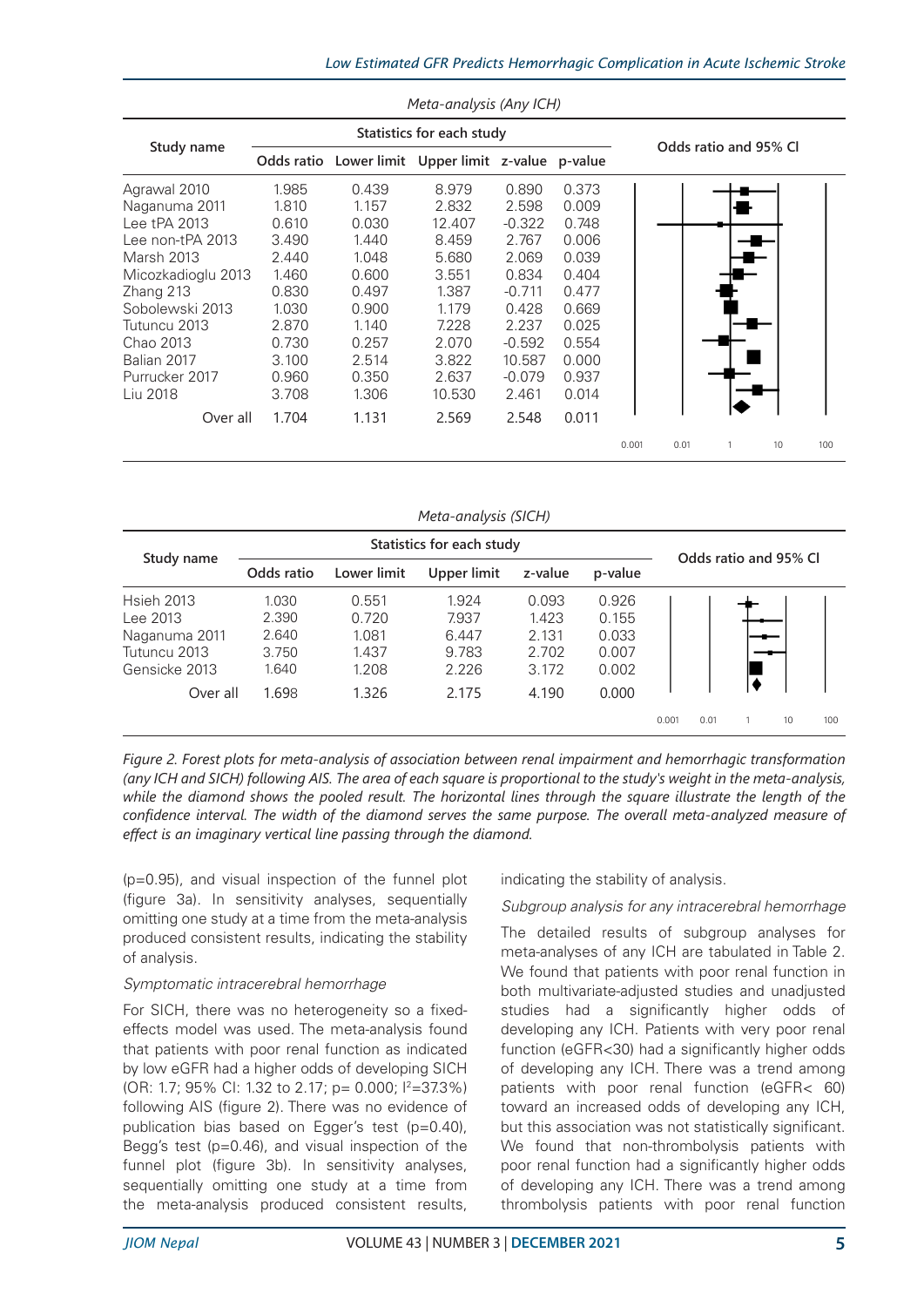

*Fig 3a. Funnel Plot of Standard Error by Log odds ratio (Any ICH)*

towards an increased odds of developing any ICH, but the association was not statistically significant.

#### *Subgroup analysis for symptomatic intracerebral hemorrhage*

The detailed results of subgroup analyses for metaanalyses of SICH are tabulated in Table 3. Patients with poor renal function (either eGFR<30 or eGFR< 60) had a significantly higher odds of developing SICH. We found that subgroup of patients with poor renal function who underwent thrombolysis had a significantly higher odds of developing SICH. There was no data available to explore whether non-thrombolysis patients with poor renal function had the odds of developing SICH.

# **DISCUSSION**

Our meta-analysis found that there is an increased odds of developing any ICH and SICH in AIS patients with renal impairment. The odds was more evident in patients with eGFR<30 and who underwent thrombolysis.

With the onset of AIS, there is a reduction in ATP and subsequent cessation of Na+-K+ ATPase activity within seconds to minutes. This leads to a wide array of cellular and metabolic derangements which disrupt the blood-brain barrier (BBB), the severity of which is dependent on the duration of ischemia. The resulting disruption of the BBB and impairment of autoregulatory capacity of the cerebral vasculature predispose to blood extravasation when the tissue is reperfused.22,23 Furthermore, patients with impaired renal function have pre-existing altered cerebral autoregulation.<sup>13</sup> This may thus increase the risk of hemorrhage.

Patients with renal impairment (low eGFR) have an increased risk of bleeding due to impairment of the intrinsic function of platelets and their interaction with vessel walls (also referred to as "uremic platelets"), increased use of antiplatelet agents, and reduced hematocrit levels associated with anemia of chronic kidney disease, whereby platelets tend to travel closer to the vascular lumen and are less likely to interact with endothelium and



*Fig 3b. Funnel Plot of Standard Error by Log odds ratio (SICH)*

form a clot.<sup>24</sup> Further, the presence of cardiovascular risk factors and chronic microvascular damage to cerebral blood vessels in renal impairment may predispose to increased risk of hemorrhagic complication in the setting of acute ischemic stroke after thrombolysis. Studies have reported increased risk for hemorrhagic microangiopathy which may predispose to hemorrhagic complications.<sup>25,26</sup> Regrettably, the underlying mechanism of the failure is poorly known, and data on milder forms of renal insufficiency are scarce.

Apart from hemorrhagic complications, poor renal function is associated with other outcomes as well. Mostofsky et al. have shown that among patients with AIS, a reduced or highly elevated eGFR at hospital admission is associated with a higher mortality rate compared to patients with moderate levels of eGFR.27 Similarly, Dong et al. reported that low baseline eGFR predicted a high mortality and newly ischemic events at 3 months in AIS patients.28 In another similar study, Kim et al. showed that a low baseline eGFR was strongly predictive of both poor functional outcome at 3 months after AIS and neurological deterioration/mortality during hospitalization.29 Wang et al. also found that a low eGFR was associated with increased risks of allcause mortality and recurrent stroke independent of the traditional vascular risk factors in AIS patients.<sup>30</sup> Together with the aforementioned research, our data imply that eGFR may be a useful biomarker for predicting prognosis following AIS. Further research should be conducted to develop and validate a prediction model that incorporates additional known risk factors such as patient age, increased baseline glucose, hypertension, congestive heart failure, diabetes mellitus, ischemic heart disease, atrial fibrillation, baseline antiplatelet use, leukoaraiosis, visible acute infarction, increased baseline National Institutes of Health Stroke Scale (NIHSS) score, and estimated infarct volume in addition to eGFR.<sup>3,31</sup>

Our research has some limitations. First, patients with low eGFR often have multiple comorbidities, including diabetes, dyslipidemia, high blood pressure, heart disease, and the use of antiplatelet and antithrombotic drugs which may increase the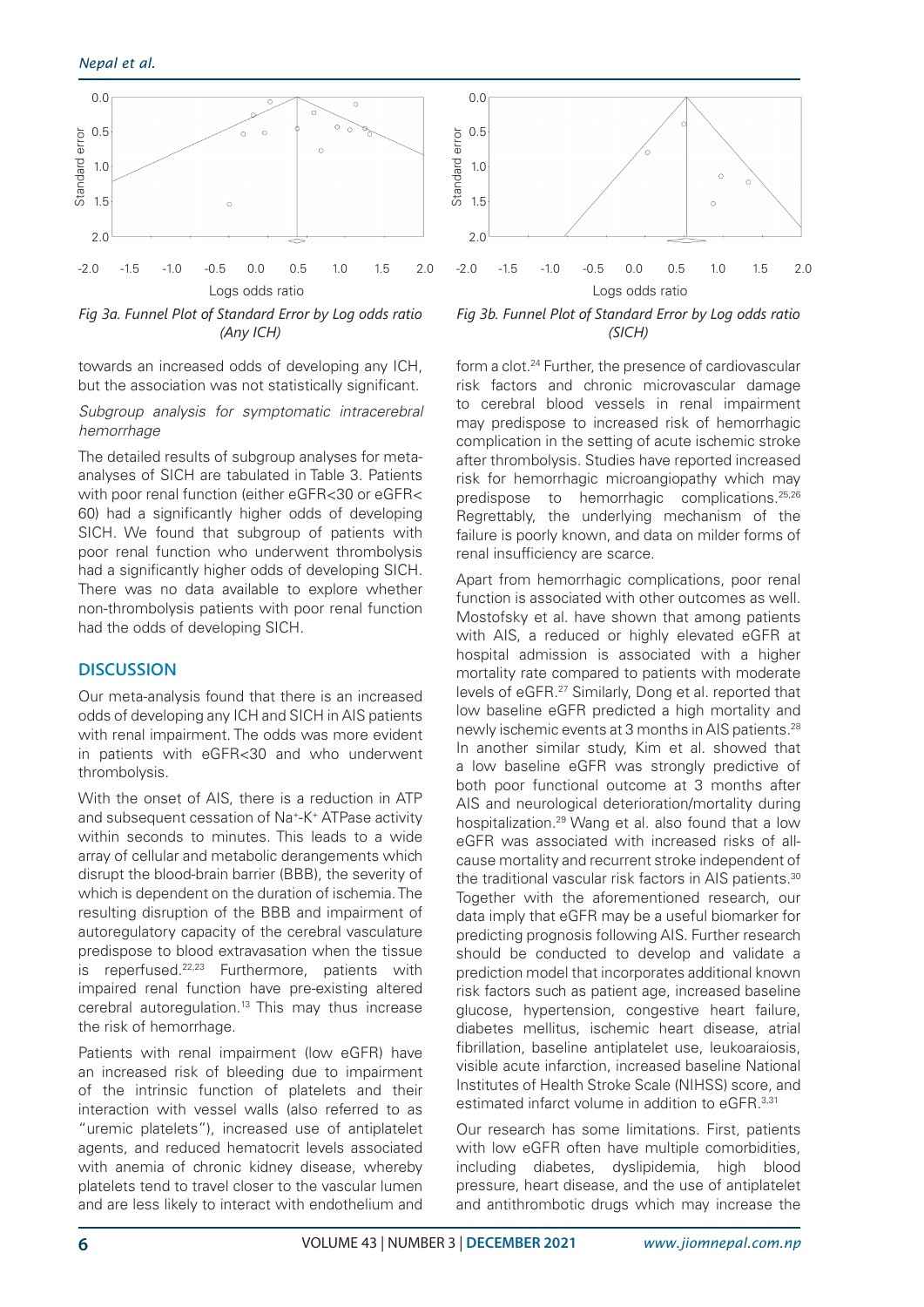| Subgroups                                   | Number of<br>studies | <b>OR</b> | LL    | UL    | P     | $\mathsf{I}^2$ |
|---------------------------------------------|----------------------|-----------|-------|-------|-------|----------------|
| Overall                                     | 13                   | 1.7       | 1.13  | 2.57  | 0.011 | 87.2%          |
| Studies with Multivariate adjusted outcome  | 9                    | 1.6       |       | 2.7   | 0.05  | 91%            |
| Studies with unadjusted outcome             | 4                    | 1.83      | 1.14  | 2.9   | 0.011 | 5.4%           |
| Renal dysfunction defined by eGFR<30        | 3                    | 2.96      | 1.58  | 5.53  | 0.001 | $0\%$          |
| Renal dysfunction defined by eGFR<60        | 10                   | 1.55      | 0.9   | 2.4   | 0.056 | 89.7%          |
| Studies including Thrombolysis patients     | 7                    | 1.23      | 0.88  | 1.72  | 0.229 | 50.8%          |
| Studies including Non thrombolysis patients | 4                    | 2.712     | 1.69  | 4.3   | 0.000 | 42.8%          |
| Studies including Mixed patents             | 2                    | 1.912     | 1.036 | 3.528 | 0.038 | $0\%$          |

*Table 2. Subgroup analysis for meta-analysis of any Intracranial Hemorrhage*

*Table 3. Subgroup analysis for meta-analysis of Symptomatic Intracranial Hemorrhage*

| Subgroups                               | Number of<br>studies | OR    | LL    | UL    | P     | 1 <sup>2</sup> |
|-----------------------------------------|----------------------|-------|-------|-------|-------|----------------|
| Overall                                 | 5                    | 1.698 | 1.326 | 2.175 | 0.000 | 37.3%          |
| Renal dysfunction defined by eGFR<30    | っ                    | 3.146 | 1.488 | 6.655 | 0.003 | $0\%$          |
| Renal dysfunction defined by eGFR<60    | 3                    | 1.56  | 1.048 | 2.32  | 0.03  | 36%            |
| Studies including Thrombolysis patients | 4                    | 1.79  | 1.14  | 2.817 | 0.011 | 50%            |
| Studies including Mixed patents         |                      | 2.39  | 0.72  | 7.93  | 0.155 | $0\%$          |

risk of bleeding.32 Therefore, it may be misleading to suggest that the increased risk of hemorrhage is merely due to low eGFR. Secondly, included studies lacked information regarding stroke severity as measured by the NIHSS score at admission, which is a strong predictor of hemorrhagic complications after thrombolysis.31 Third, we could not include patients who underwent mechanical thrombectomy. Therefore, our results cannot be extended to those patients. Patients receiving mechanical thrombectomy require contrast administration, which can contribute to renal dysfunction. Finally, included papers lacked data on blood pressure maintenance during AIS treatment. Because poor blood pressure control during AIS treatment could be associated with hemorrhage, it may be an important confounding factor in our analysis.31

# **CONCLUSION**

Our meta-analysis found that there is an increased odds of any ICH and SICH in AIS patients with renal impairment. This odds is highest in those with severe renal impairment (eGFR< 30) and those undergoing thrombolysis. Clinicians should exercise caution while administering thrombolytic therapy to

patients with severe renal impairment. The effects of renal impairment on hemorrhagic complications in patients undergoing mechanical thrombectomy should be further investigated, especially since contrast agents used in mechanical thrombectomy can further aggravate renal impairment.

# **FINANCIAL SUPPORT**

No funding whatsoever was received for the research and production of this article.

# **CONFLICT OF INTEREST**

The author(s) declare that they do not have any conflicts of interest with respect to the research, authorship, and/or publication of this article.

## **REFERENCES**

- 1. Feigin V, Norrving B, Mensah G. Global Burden of Stroke. Circ Res. 2018;38(2):208–11
- 2. Zhang J, Yang Y, Sun H, et al. Hemorrhagic transformation after cerebral infarction: current concepts and challenges. Ann Transl Med. 2014 Aug;2(8):81.
- 3. Marsh EB, Llinas RH, Hillis AE, et al. Hemorrhagic transformation in patients with acute ischaemic stroke and an indication for anticoagulation. Eur J Neurol. 2013 Jun 1;20(6):962–7.